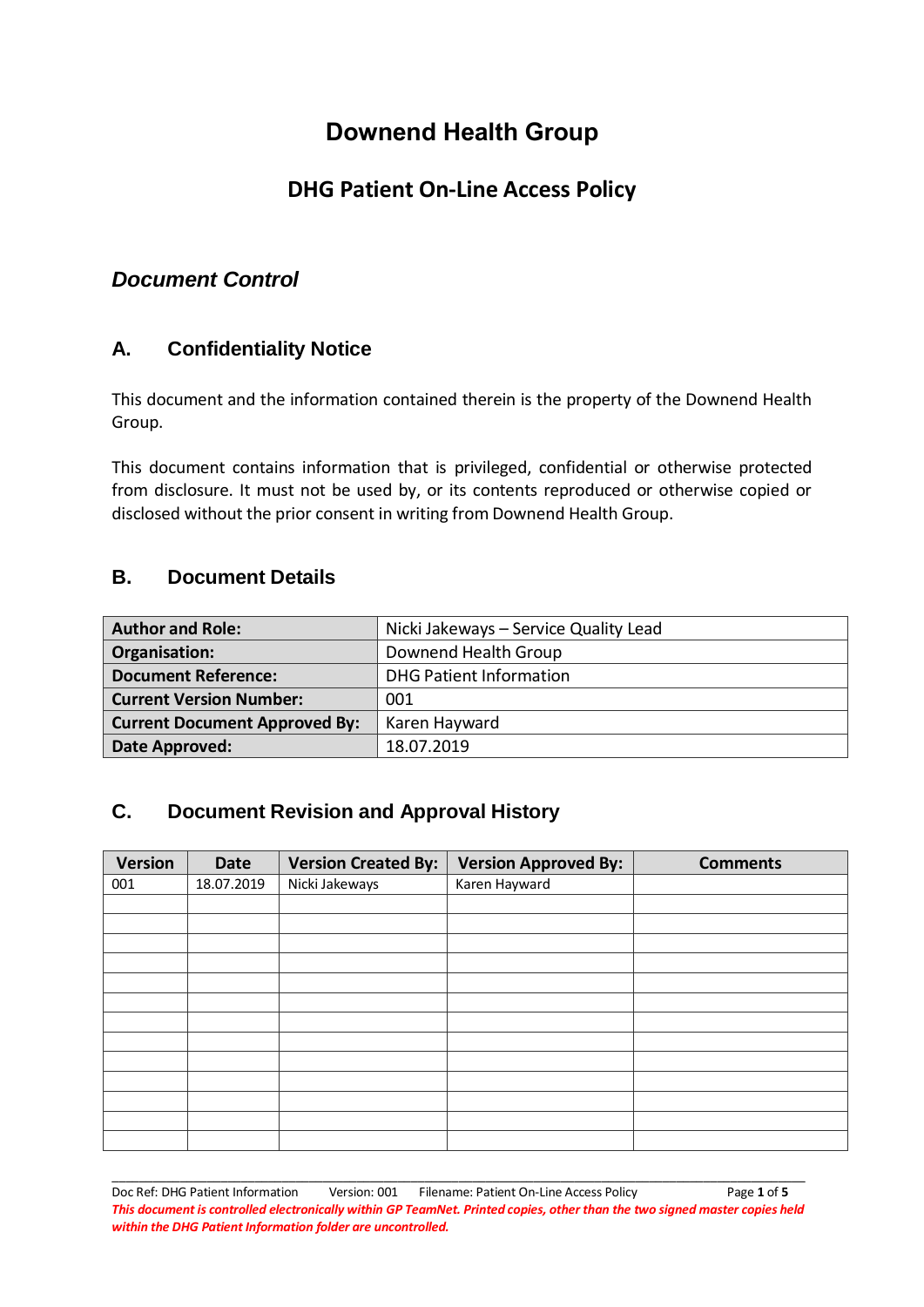Downend Health Group have a contractual obligation to give patients online access to coded information held in their medical records, including medication, allergies, illnesses, immunisations and test results. Providing an online facility allows patients to make and cancel appointments and order repeat prescriptions at their own convenience. Online services are free to use.

Patients will need to sign up to use online services. The patient will need to attend the practice to complete an online access request form (Appendix A) and provide photographic identification and proof of address. A member of the Patient Assistant Team will verify the identification provided and authorise access on EMIS to online services. The Patient Assistant Team Member will give the patient a 'Getting started with GP online services' leaflet which can be found following this link [https://www.england.nhs.uk/wp-content/uploads/2016/11/pat-guid-getting-started-gp](https://www.england.nhs.uk/wp-content/uploads/2016/11/pat-guid-getting-started-gp-online.pdf)[online.pdf](https://www.england.nhs.uk/wp-content/uploads/2016/11/pat-guid-getting-started-gp-online.pdf) .

The patient will also receive an email from the practice containing a letter with a unique username and password which they can use to start using online services.

The patient can revoke access to online services at any time by providing the practice an instruction in writing. The Patient Assistant Team will manage any changes to online access and will scan any requests onto the patient's EMIS notes.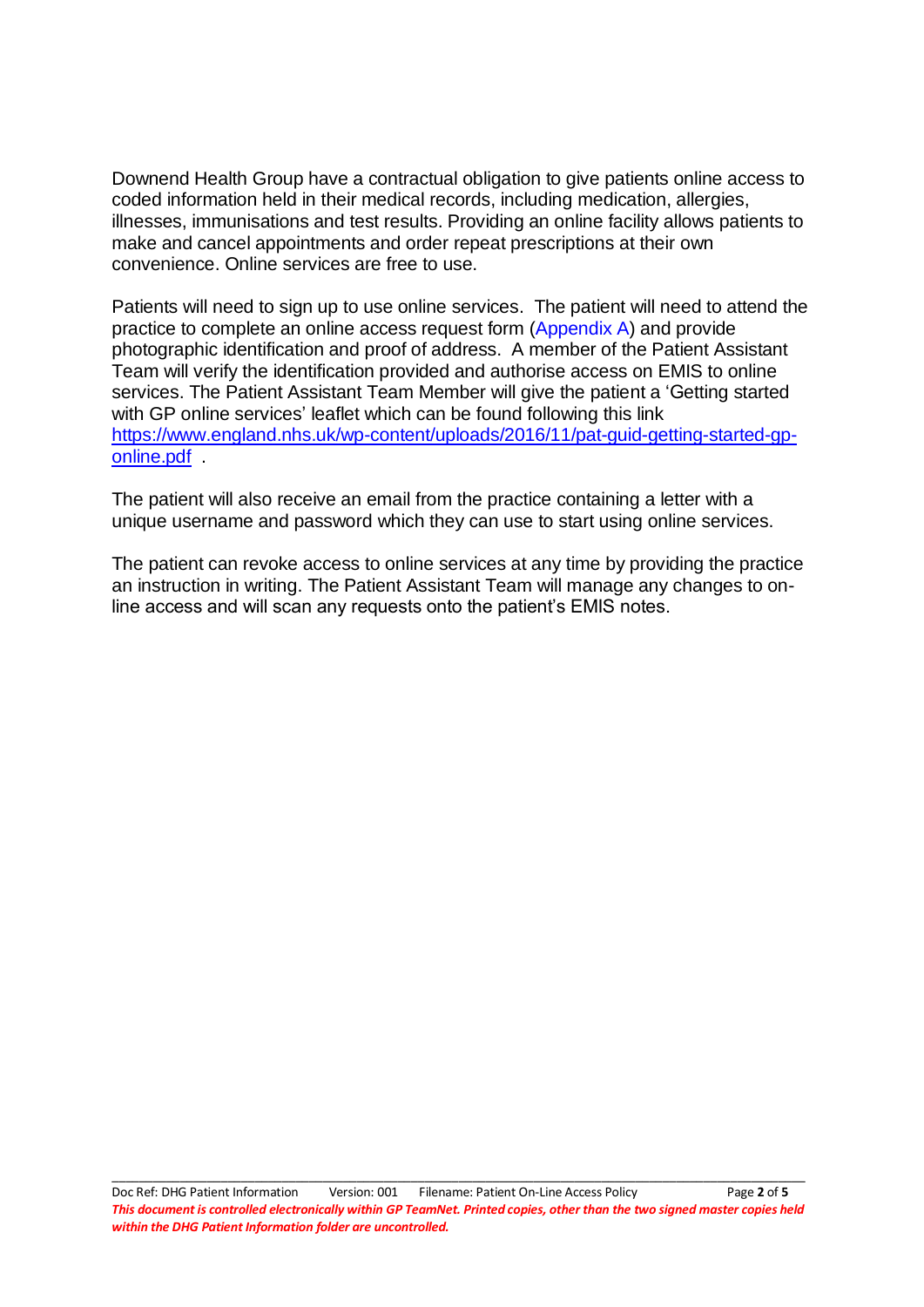

Christchurch Surgery Willow Surgery North Street **Hill House Road** Downend Downend Bristol Bristol BS16 5SG BS16 5FJ 0117 9709 500 0117 9709 500

### **PATIENT ONLINE ACCESS REQUEST**

| <b>PATIENT NAME</b> |  |
|---------------------|--|
| DATE OF BIRTH       |  |

I request online access to (please tick where applicable):-

| <b>APPOINTMENT BOOKING</b>   |  |
|------------------------------|--|
| <b>PRESCRIPTION ORDERING</b> |  |
| <b>ACCESS TO RECORD</b>      |  |

#### **Notice to the Patient:**

Some of the information in your medical record written by our GP's and clinical staff may be highly technical and not easily understood. If you require further clarification, please contact the surgery for a clearer explanation.

It is your choice whether you wish to share your information with others however it is important to understand that it is your responsibility to keep the information safe and secure. Should you wish to provide others with access to your online facilities, you will need to complete a Proxy Access Form, a member of our Patient Assistant Team can provide you with this.

If you think you may be pressured into revealing details from your patient record to someone else against your will then it is best you do not register for access at this time. Please contact the surgery for an appointment with a GP if you feel you are being coerced into sharing your personal information.

For further information on how best to use our online facilities please use the following link: [https://www.england.nhs.uk/wp-content/uploads/2016/11/pat-guid-getting-started-gp](https://www.england.nhs.uk/wp-content/uploads/2016/11/pat-guid-getting-started-gp-online.pdf)[online.pdf](https://www.england.nhs.uk/wp-content/uploads/2016/11/pat-guid-getting-started-gp-online.pdf)

Doc Ref: DHG Patient Information Version: 001 Filename: Patient On-Line Access Policy Page **3** of **5** *This document is controlled electronically within GP TeamNet. Printed copies, other than the two signed master copies held within the DHG Patient Information folder are uncontrolled.*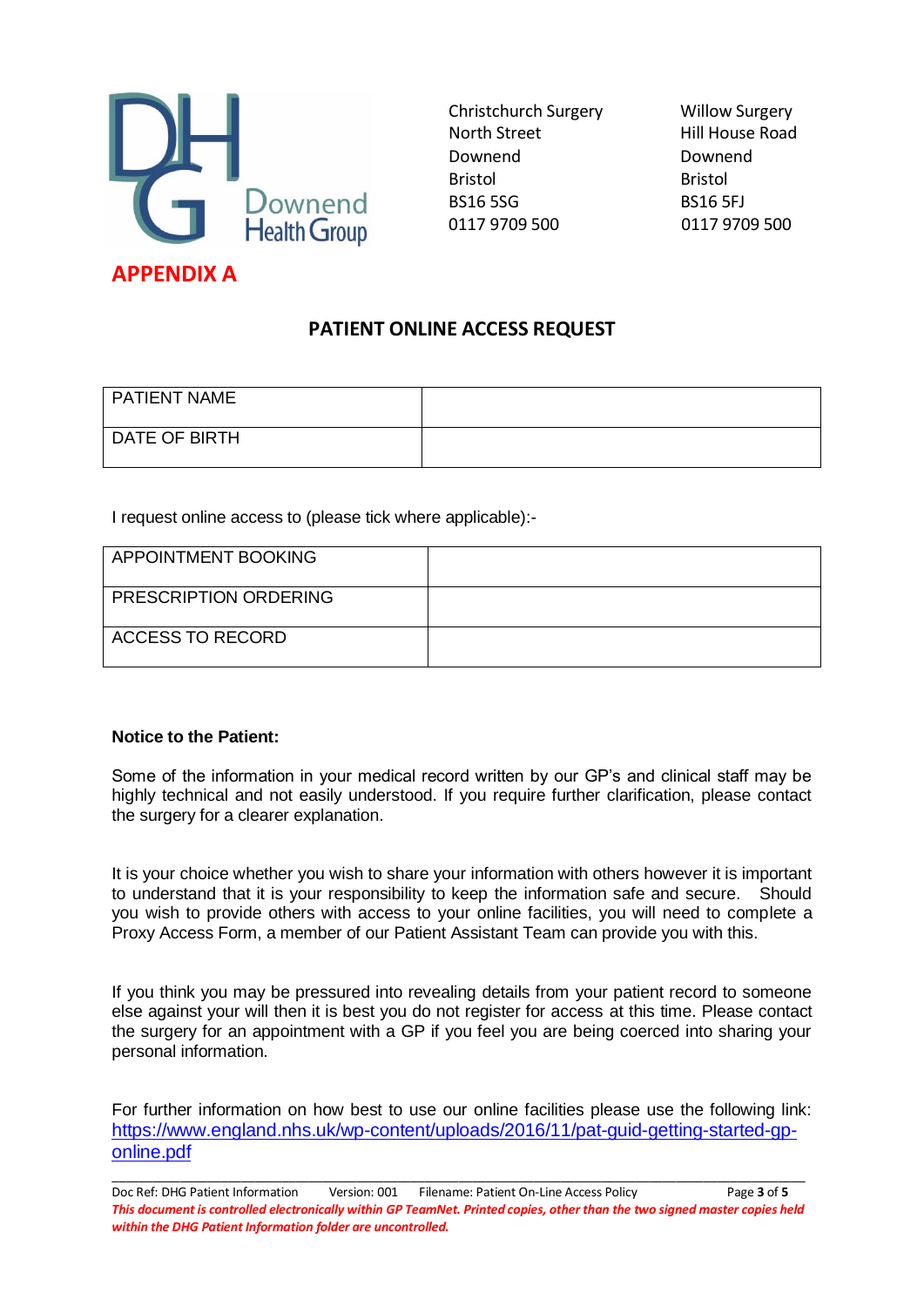I confirm that I have read the above statement and would like Downend Health Group to set up online patient access on my behalf.

| <b>Patient Signature</b> |  |
|--------------------------|--|
| Date                     |  |

#### **INTERNAL USE**

| PHOTOGRAPHIC ID PROVIDED?                    |  |
|----------------------------------------------|--|
| PASSPORT/DRIVING LICENCE<br><b>NUMBER</b>    |  |
| <b>PROOF OF ADDRESS PROVIDED?</b>            |  |
| <b>ONLINE ACCESS AUTHORISED?</b>             |  |
| LOG IN & PASSWORD DETAILS<br><b>EMAILED?</b> |  |